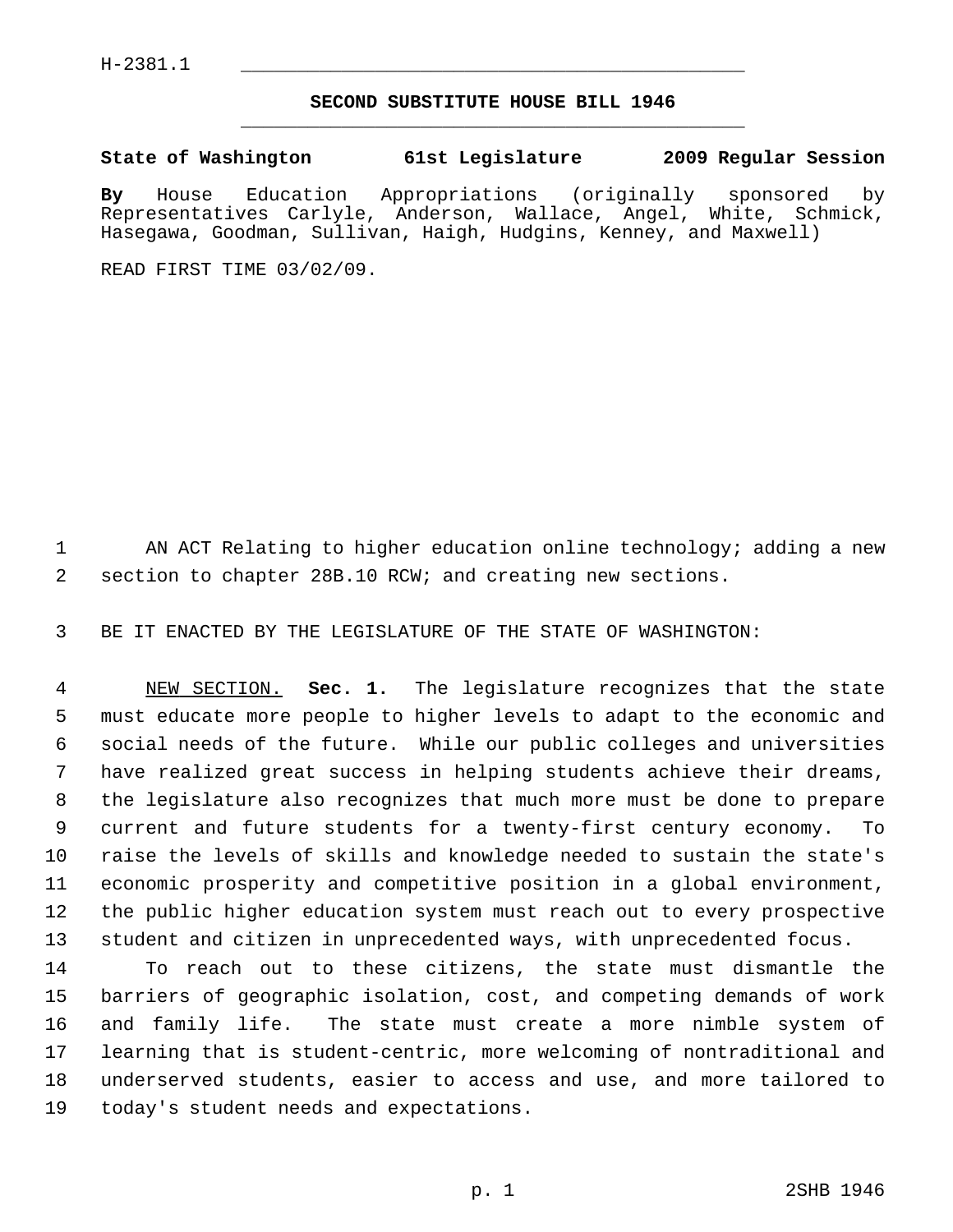1 Technology can play a key role in helping achieve this systemic 2 goal. While only a decade ago access to personal computers was widely 3 viewed a luxury, today computers, digital media, electronic 4 information, and content have changed the nature of how students learn 5 and instructors teach. This presents a vast, borderless opportunity to 6 extend the reach and impact of the state's public educational 7 institutions and educate more people to higher levels.

 8 Each higher education institution and workforce program serves a 9 unique group of students and as such, has customized its own technology 10 solutions to meet its emerging needs. While local solutions may have 11 served institutions of higher education in the past, paying for and 12 operating multiple technology solutions, platforms, systems, models, 13 agreements, and operational functionality for common applications and 14 support services no longer serves students or the state.

15 Today's students access education differently. Rather than 16 enrolling in one institution of higher education, staying two to four 17 years and graduating, today's learners prefer a cafeteria approach; 18 they often enroll in and move among multiple institutions - sometimes 19 simultaneously. Rather than sitting in lecture halls taking notes, 20 they may listen to podcasts of a lecture while grocery shopping or hold 21 a virtual study group with classmates on a video chat room. They may 22 prefer hybrid courses where part of their time is spent in the 23 classroom and part is spent online. They prefer online access for 24 commodity administrative services such as financial aid, admissions, 25 transcript services, and more.

26 Institutions of higher education not only must rethink teaching and 27 learning in a digital-networked world, but also must tailor their 28 administrative and student services technologies to serve the mobile 29 student who requires dynamic, customized information online and in real 30 time. Because these relationships are changing so fast and so 31 fundamentally, it is incumbent on the higher education system to 32 transform its practices just as profoundly.

33 Therefore, the legislature intends to both study and implement its 34 findings regarding how the state's public institutions of higher 35 education can share core resources in instructional, including library, 36 resources, student services, and administrative information technology 37 resources, user help desk services, faculty professional development, 38 and more. The study will examine how public institutions of higher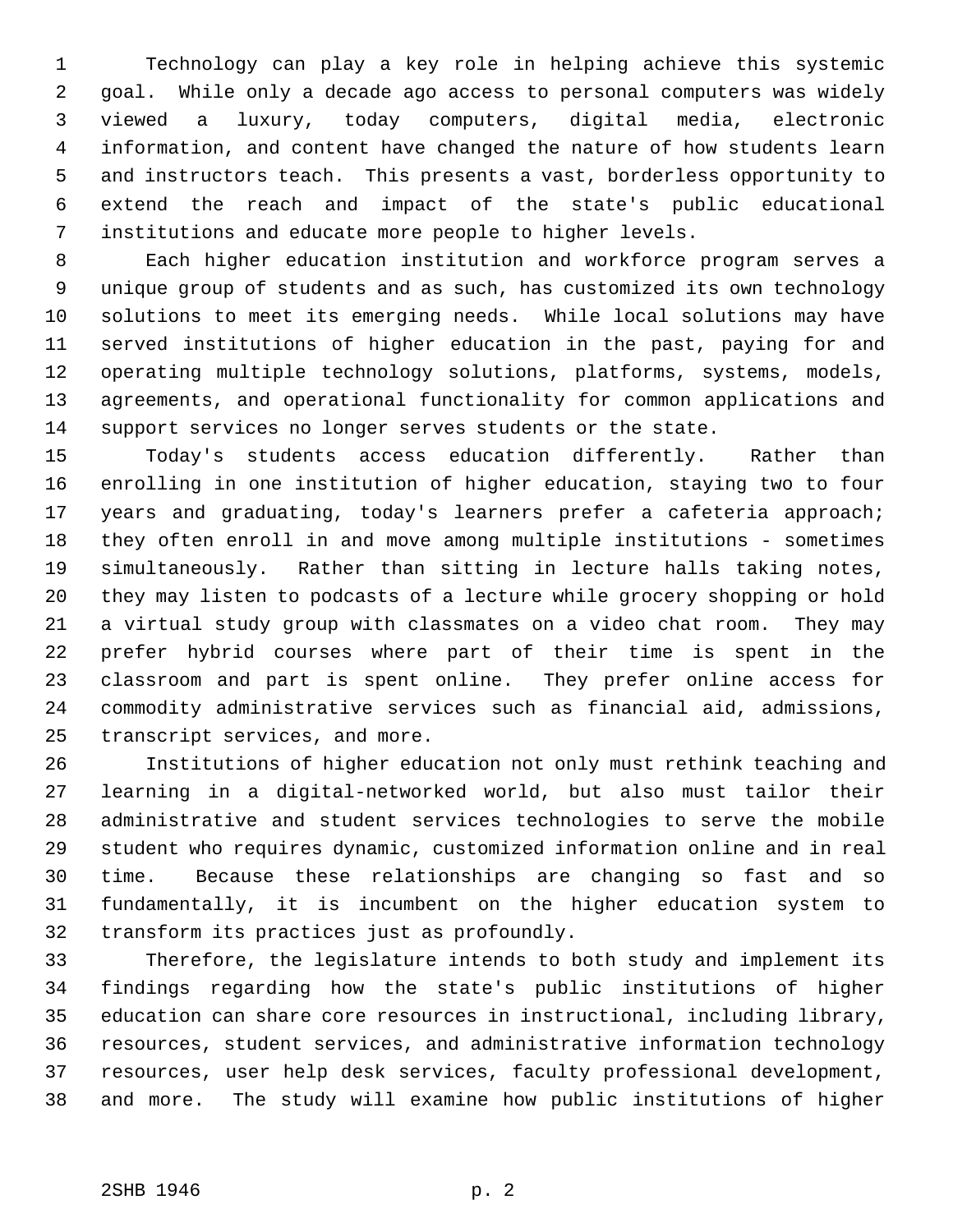1 education can pursue a strategy of implementing single, shared, 2 statewide commonly needed standards-based software, web hosting and 3 support service solutions that are cost-effective, easily integrated, 4 user-friendly, flexible, and constantly improving. The full range of 5 applications that serve students, faculty, and administration shall be 6 included. Expensive, proprietary, nonstandards-based customized 7 applications, databases and services, and other resources that do not 8 allow for the transparent sharing of information across institutions, 9 agencies, and educational levels, including K-12, are inconsistent with 10 the state's objective of educating more people to higher levels.

11 NEW SECTION. **Sec. 2.** A new section is added to chapter 28B.10 RCW 12 to read as follows:

13 All institutions of higher education are encouraged to use common 14 online learning technologies including, but not limited to, existing 15 learning management and web conferencing systems currently managed and 16 governed by the state board for community and technical colleges; and 17 share professional development materials and activities related to 18 effective use of these tools. The state board for community and 19 technical colleges may adjust existing vendor licenses to accommodate 20 and provide enterprise services for any interested institutions of 21 higher education. The common learning management system shall be 22 designed in a way that allows for easy sharing of courses, learning 23 objects, and other digital content among the institutions of higher 24 education. Institutions of higher education may begin migration to 25 these common systems immediately. The state board for community and 26 technical colleges shall convene representatives from each four-year 27 institution of higher education to develop a shared fee structure.

28 NEW SECTION. **Sec. 3.** (1) The higher education coordinating board 29 shall convene a higher education technology transformation task force 30 to improve the efficiency, effectiveness, and quality of education 31 relative to the strategic and operational use of technology in public 32 education.

33 (2) The task force shall be composed of one member from each public 34 four-year institution of higher education; six members from the 35 community and technical colleges; two faculty members from four-year 36 institutions of higher education, at least one of whom is selected by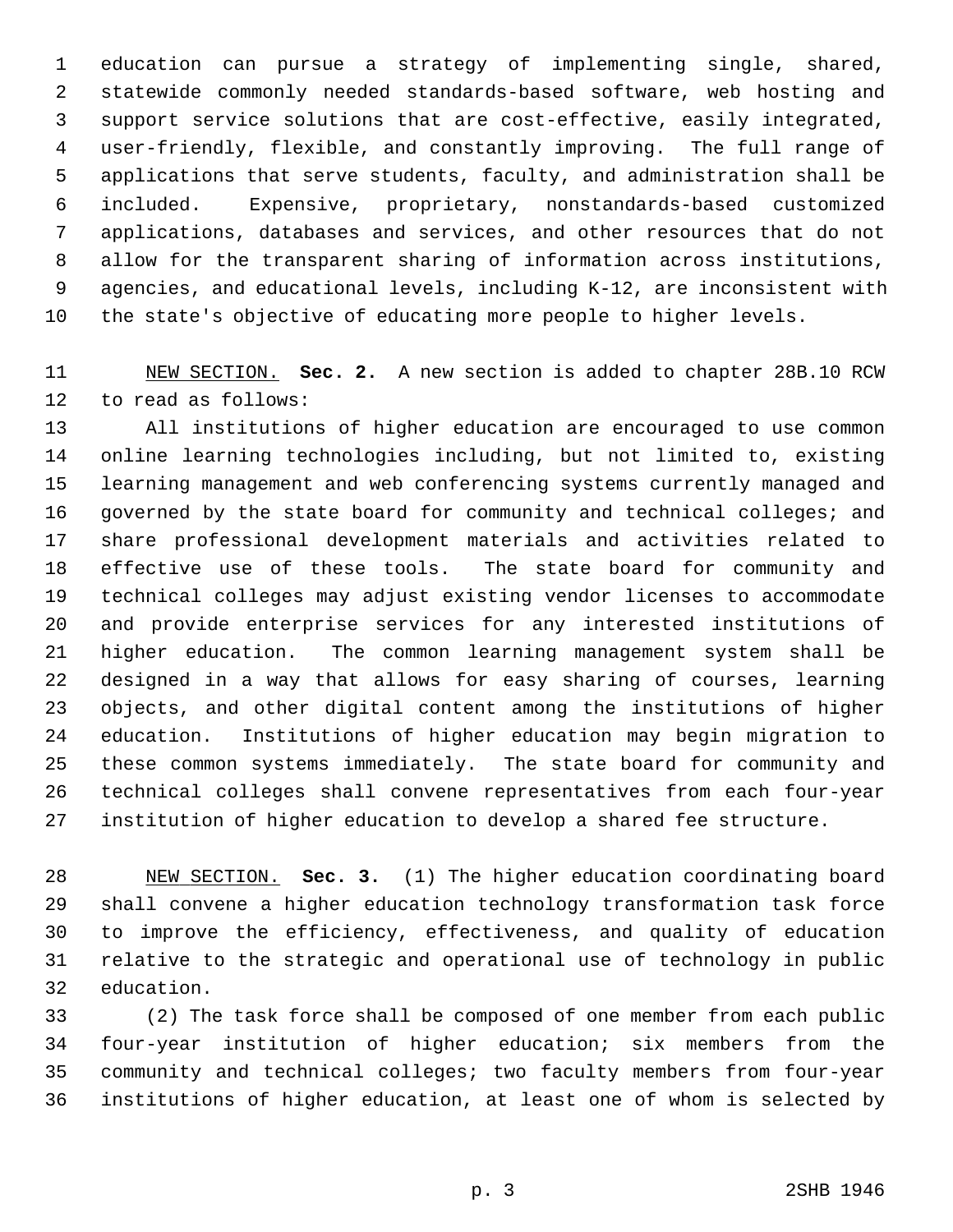1 statewide bargaining representatives; two faculty members from 2 community or technical colleges, at least one of whom is selected by 3 statewide bargaining representatives; and one member each from the 4 state board for community and technical colleges; the higher education 5 coordinating board; the workforce training and education coordinating 6 board; the department of information services; and the council of 7 presidents. The task force shall select a chair from its membership.

 8 (3) The task force shall prepare a report that includes a plan to 9 improve the efficiency, effectiveness, and quality of public higher 10 education relative to the strategic and operational use of technology 11 in higher education.

12 (4) In developing the plan, the institutions of higher education 13 and their partners, identified in this section, shall take the 14 following actions:

15 (a) Investigate similar efforts, strategies, programs, and options 16 in other states, of private providers of higher education in the state, 17 and global consortia related to:

18 (i) Online learning technologies including but not limited to: 19 Learning management, ePortfolio, web conferencing systems, and other 20 education applications;

21 (ii) Personalized online student services including but not limited 22 to: Recruitment, admissions, retention, advising, academic planning, 23 course catalogs, transfer, and financial aid management;

24 (iii) Integrated online administrative tools including but not 25 limited to: Student information management; financial management; 26 payroll; human resources; and data collection, reporting, and analysis;

27 (iv) Sharing library resources including but not limited to: 28 Copyrighted physical and e-books, and consolidated electronic journals 29 and research database licensing and other models;

30 (v) Methods and open licensing options for effectively sharing 31 digital content including but not limited to: Open courseware, open 32 textbooks, open journals, and open learning objects;

33 (vi) Methods for pooling, coordinating, and otherwise more 34 efficiently managing enrollments so colleges with extra enrollment 35 space in online courses can easily and efficiently make those spaces 36 available to students at other colleges, or to high school students 37 through existing dual-credit programs, without economic, governance, or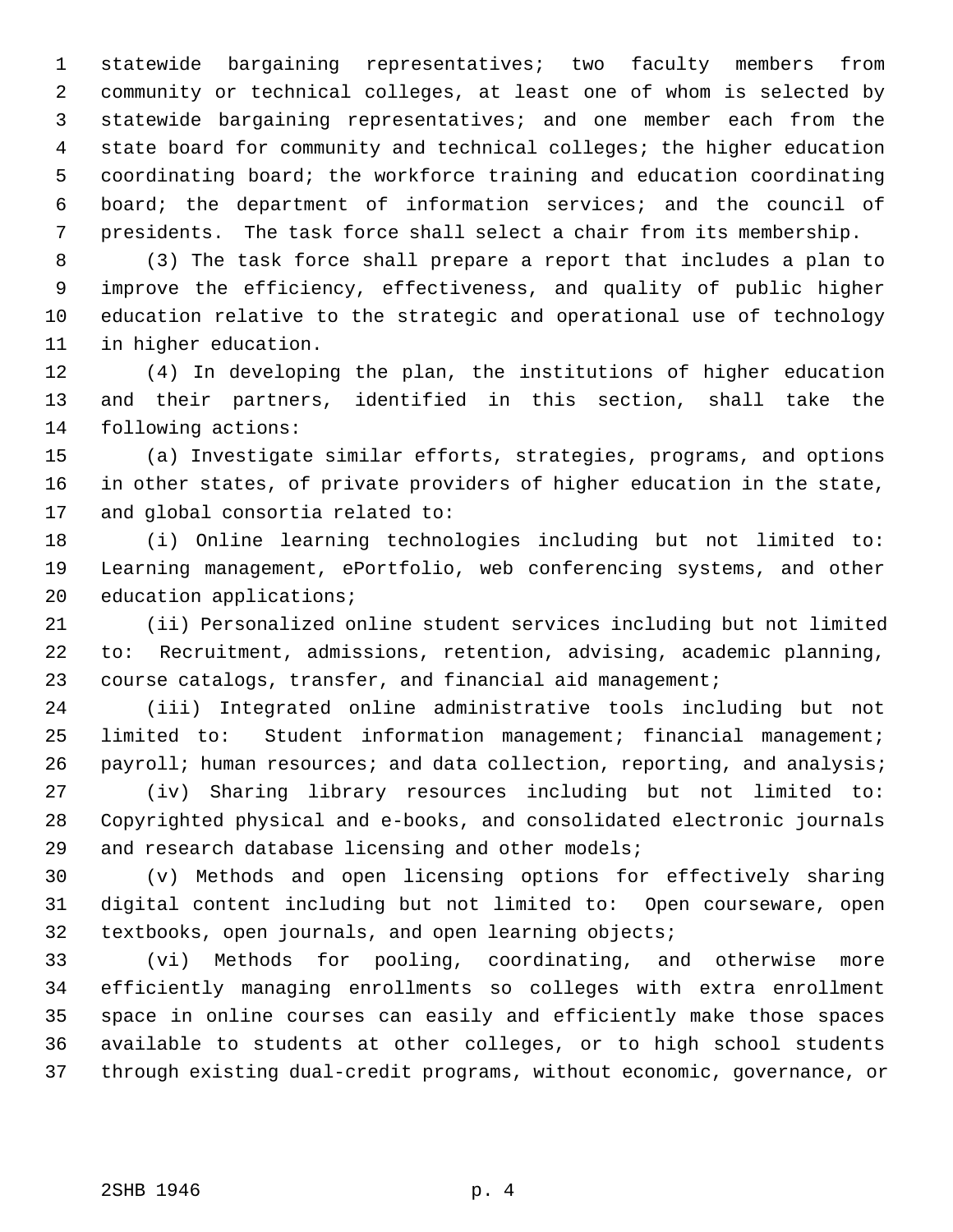1 institutional penalty or disincentive from the provider or recipient 2 institution;

 3 (vii) Methods for ensuring online courses meet agreed upon 4 instructional guidelines, policies, and quality, and methods for 5 sharing these best practices to improve traditional courses' quality;

 6 (b) Develop a process and timeline for the implementation of a 7 statewide approach based on the investigation in (a) of this 8 subsection;

 9 (c) Focus on statewide capability and standards that enable the 10 efficient use of common applications, web hosting services, user 11 support, staff training, and consolidated software licenses and open 12 educational resources;

13 (d) Identify the metrics that can be used to gauge success;

14 (e) Conduct a comprehensive audit of existing resources used by 15 public institutions of higher education or agencies including but not 16 limited to technology-related: Employees; infrastructure; application 17 licenses and costs; web hosting facilities and services; digital 18 content licenses; student, faculty, and administrative applications and 19 services; and the amounts and uses of technology fees charged to 20 students. The failure of the individual public institution of higher 21 education or agency to fully, accurately, and thoroughly account for 22 these resources and fees in detail shall expressly be stated in the 23 task force report;

24 (f) Recommend strategies and specific tactics to: (i) Reduce 25 duplication of applications, web hosting, and support services; (ii) 26 effectively and efficiently use technology to share costs, data, and 27 faculty professional development; (iii) improve the quality of 28 instruction; and (iv) increase student access, transfer capability, and 29 the quality of student, faculty, and administration services; and

30 (g) Recommend governance models, funding models, and accountability 31 measures to achieve these and related objectives.

32 (5) Subject to funds for this specific purpose, the higher 33 education coordinating board shall engage an independent expert to 34 conduct an independent technical analysis of the findings of the 35 comprehensive technology audits outlined in subsection (4)(e) of this 36 section.

37 (6) The public institutions of higher education and their partners 38 shall jointly report their findings and recommendations to the